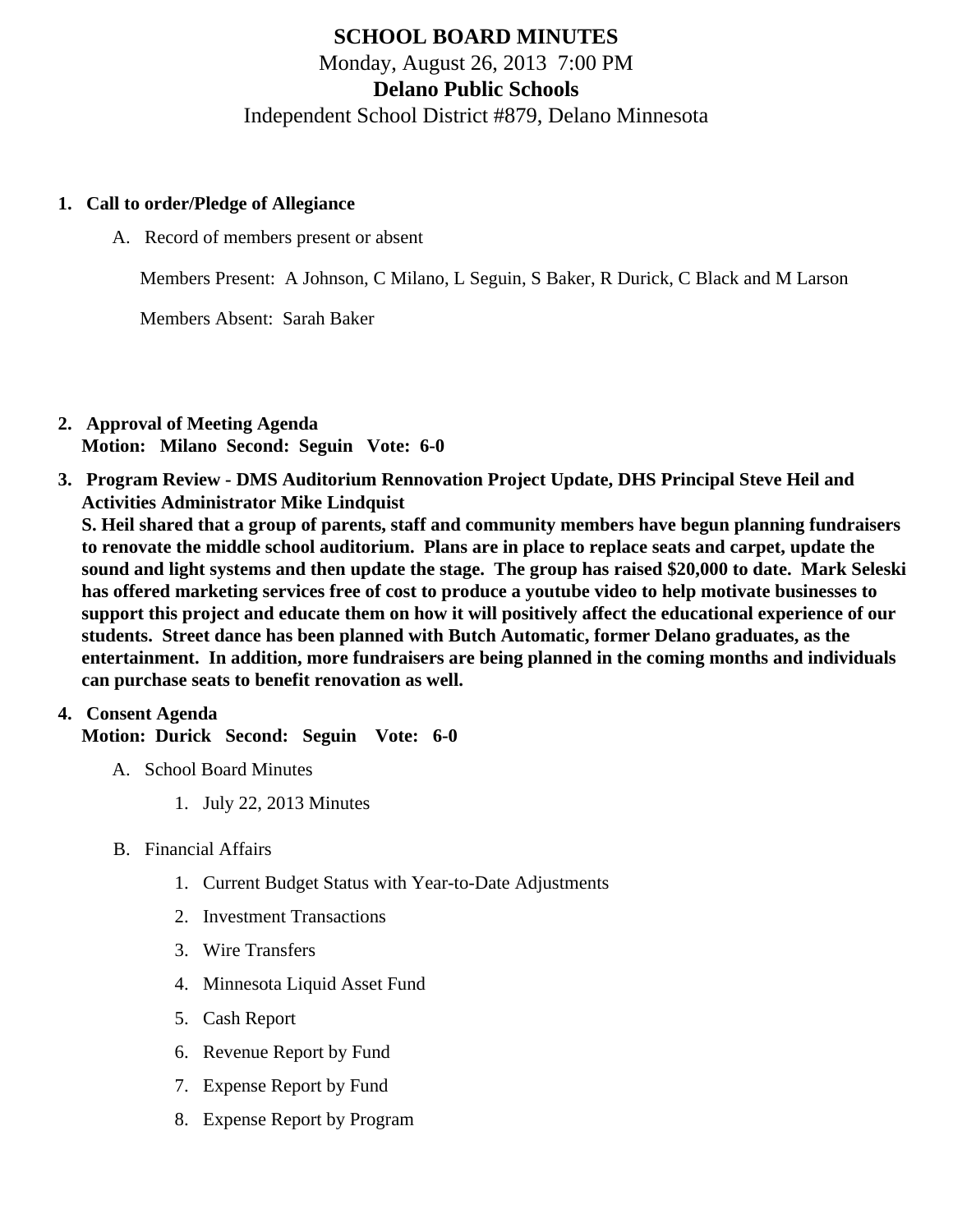- 9. [Expense Report by Obje](/docs/district/Business_Office/Exp_by_Object.pdf)ct
- 10. [List of Bills Presented for Payme](/docs/district/Business_Office/Detail_of_Monthly_Bills_Paid.pdf)nt
- 5. [Resolution for Acceptance of Gifts](/docs/district/Business_Office/Resolution_for_Acceptance_of_Gifts_8.26.13.pdf) Motion: Milano Second: Larson Vote: 6-0
- 6. Personnel Matters: Motion: Seguin Second: Durick Vote: 6-0
	- A. Retirements/Resignations/Terminations
		- 1. Troy Bergmann, DES 1st Grade Teacher, resignation effective 08-08-13.
		- 2. Troy Bergmann, DMS 8th Grade Boys Basketball Coach, resignation effective for the 2013- 14 school year.
		- 3. Jamie Harms, DMS Special Education Paraprofessional, resignation effective 07-25-13.
		- 4. Emily Wurm, DHS Special Education Paraprofessional, resignation effective 08-15-13.
		- 5. Danielle Anastasia, TKC Student Aide, resignation effective 08-08-13.
	- B. Recommendations for Employment
		- 1. Margaret Neutzling, DES 1st Grade Teacher, beginning 08-27-13. Replaces Troy Bergmann who resigned.
		- 2. Virginia Diethart, DES Interventionalist, beginning 08-27-13.
		- 3. Joshua Hiltner, DMS 8th Grade Football Coach, beginning 08-28-13. Replaces Matt Nohner who resigned.
		- 4. Kayla Hofstedt, DES Long-term Substitute Teacher beginning 08-27-13 for Tammy Mathiowetz who is on family leave.
		- 5. Kelly Rensink, DHS Junior Varsity Girls Tennis Coach, beginning 08-12-13. Replaces Anna Olson who resigned.
		- 6. Damon Clare, DMS Special Education Paraprofessional, beginning 08-28-13. Replaces Emily Wurm who resigned.
		- 7. Virginia Grefsrud, DMS Special Education Paraprofessional, beginning 08-28-13. Replaces Jamie Harms who resigned.
		- 8. Kerry McIntire, DES Special Education Paraprofessional, beginning 08-28-13. Replaces Gayle Litfin who resigned.
		- 9. Alison Swieton, DHS/DMS Special Education Paraprofessional, beginning 08-28-13. Replaces Kris Zeller who resigned.
		- 10. Suellen Greller, COMM ED Long-term Substitute Pre-School Teacher beginning 08-23-13 for Lindsey Stotts who is on family leave.
		- 11. Keaton Bonine, COMM ED Summer Camp Instructor, beginning 06-11-13.
		- 12. Logan Dahl, COMM ED Summer Camp Instructor, beginning 06-11-13.
		- 13. Cathryn Finn, COMM ED Summer Camp Instructor, beginning 06-11-13.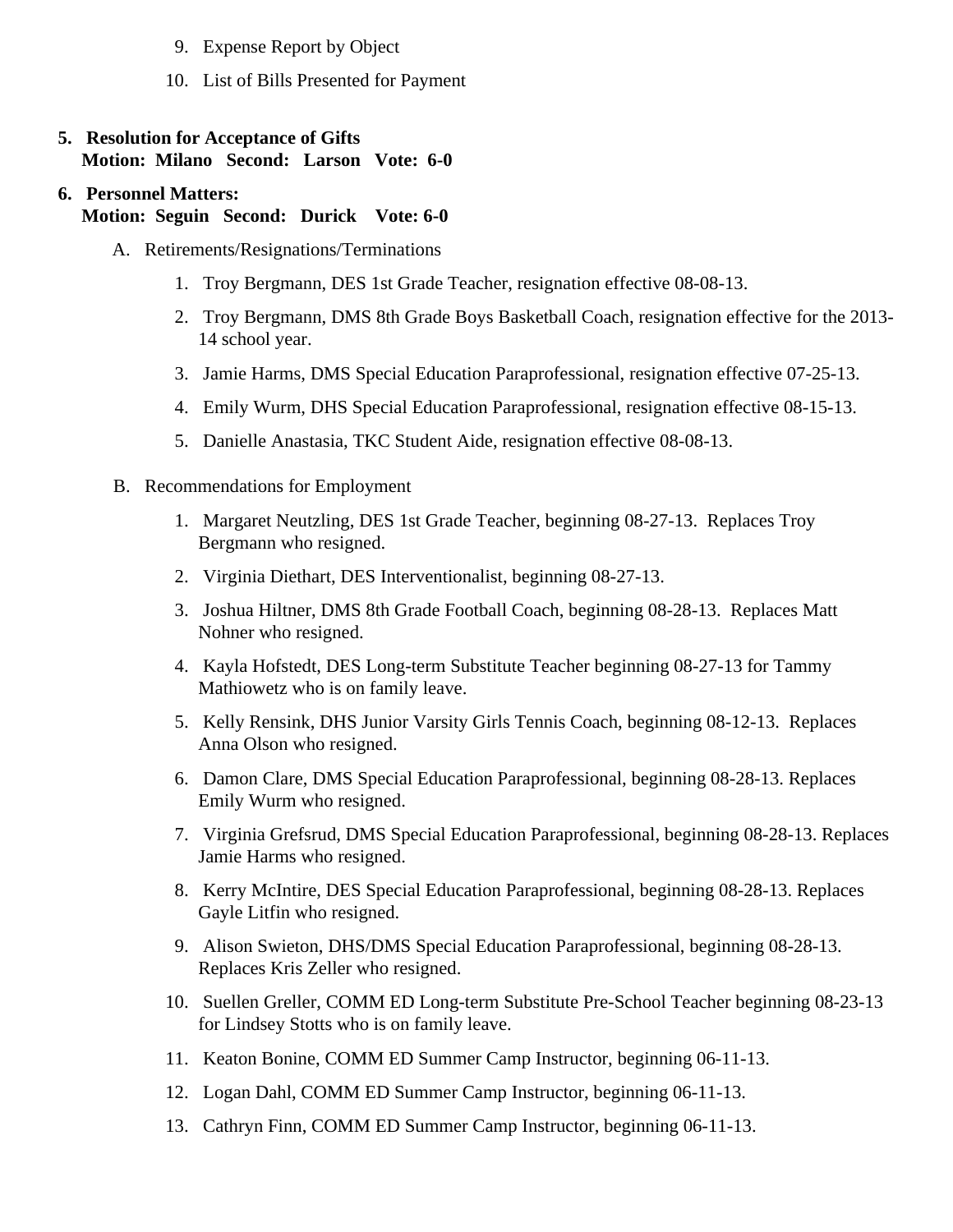- 14. Laura Finn, COMM ED Summer Camp Instructor, beginning 06-11-13.
- 15. William Gallagher, COMM ED Summer Camp Instructor, beginning 06-11-13.
- 16. Kelly Rensink, COMM ED Summer Camp Instructor, beginning 06-10-13.
- 17. Angela Westlund, COMM ED Tiger Kids Club Substitute Teacher, beginning 08-28-13.
- 18. Emily Anderson, COMM ED Tiger Kids Club Aide, beginning 08-27-13.
- 19. Mitchell Brinkman, COMM ED Tiger Kids Club Aide, beginning 08-27-13.
- 20. Abbie Jaunich, COMM ED Tiger Kids Club Aide, beginning 08-29-13.
- 21. Amy Maki, COMM ED Tiger Kids Club Aide, beginning 08-27-13.
- 22. Miranda Schwartz, COMM ED Tiger Kids Club Aide, beginning 08-29-13.
- 23. Haley Seurer, COMM ED Tiger Kids Club Aide, beginning 08-27-13.
- 24. Ilsa Stone, COMM ED Tiger Kids Club Aide, beginning 08-27-13.
- 25. Jena VanderBroek, COMM ED Tiger Kids Club Aide, beginning 08-29-13.
- 26. Matthew Ditty, COMM ED Tiger Activity Center Monitor, beginning 8-12-13.
- 27. Anna Elsen, COMM ED Tiger Activity Center Monitor, beginning 08-12-13.
- 28. Hunter Hart, COMM ED Tiger Activity Center Monitor, beginning 08-12-13.
- 29. Rachel Oeffling, COMM ED Tiger Activity Center Monitor, beginning 08-12-13.
- 30. Samuel Palmer, COMM ED Tiger Activity Center Monitor, beginning 08-12-13.
- 31. Samuel Thomas, COMM ED Tiger Activity Center Monitor, beginning 08-12-13.
- 32. James Tormanen, COMM ED Tiger Activity Center Monitor, beginning 08-12-13.
- C. Leaves of Absence
	- 1. Virginia Diethart, DES Title I/Basic Skils, requesting a two year leave of absence from her current position beginning 08-27-13 to accept a new position as Interventionist at DES.
- **7. Public Comment: School patrons are given the opportunity to address the school board regarding items that are not on the agenda. All patrons will be asked to state their name and address for the record.**
- **8. Student Representative Reports**

**Alex Grant and Abby Hutchins introduced themselves to the board and public. They are both honored to have been chosen to serve in the capacity of student representative on the Delano Board of Education for a two-year term. M. Schoen publically thanked Delano resident Harlan Lewis for his involvement in adding students representatives to the board. C. Milano also added to thank Sam Nelson for supporting this initiative in the past.**

# **9. Administrative Reports**

A. Superintendent

M. Schoen reported that 14 teachers took part in the New Teacher Workshop that was held on August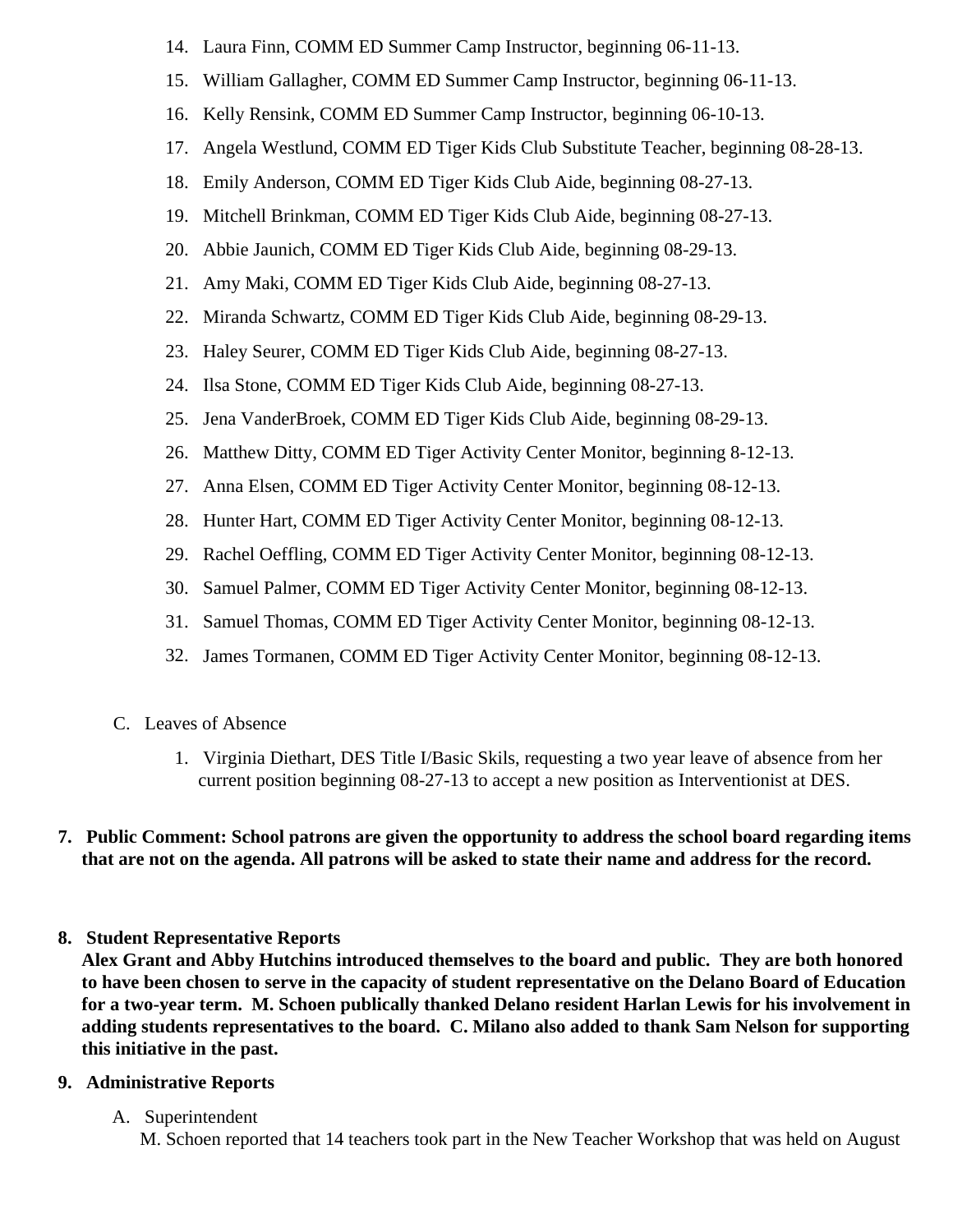21 and 22. These teachers were given an overview of the district, worked with mentors and were sent a survey when the workshop was completed to make sure they feel comfortable when they start the school year. M. Schoen added that several teachers had already come in to get their classrooms ready and work on the start of the new year. He added that Wednesday, August 28, is the allemployee meeting that will kick-off the start of the new school year. In this meeting he will share details of the 5-year Strategic Plan, safety upgrades to the buildings and the new card key access system being implemented, along with additional district initiatives.

#### B. Principals:

1. Mr. Haas (reported for Ms. Klinkner)

Mr. Haas reported that the current enrollment in the middle school is 720 students, which includes 42 new students this year. He added that there are additional Special Education needs at the middle school, which has increased their special education staffing needs. Due to this increase, the middle school has added additional lockers and replaced lockers that no longer worked. J. Haas also shared that parents must turn in their emergency forms in order to pick up their students schedule to make sure that this vital information on each student is on file. In addition, two parent/student orientations were held during the week of August 21. The middle school teacher workshop was kicked off with a presentation by Bruce Miles. Bruce Miles will assist in laying out the strategic planning process in the middle school. J. Haas continued by explaining the WEB orientation program in the middle school and how 8th grade students are trained to help welcome incoming 5th graders into the school. The WEB program helps to create a collaborative culture so that all students throughout the school learn to interact together, so the incoming 5th graders don't feel left out.

2. Dr. Heil

Dr. Heil reported about the Student Leadership Team that was recently formed at the high school. These students were chosen for their leadership skills that have been viewed by staff members. This team will help strengthen initiatives that are introduced in the school and help make every student feel welcome and accepted. They will also be the voice behind what is going good and bad within the school walls. He shared that enrollment at the high school is 770 students. S. Heil shared that the average student ACT score for this year was 24.2 and that Minnesota has the highest ACT scores nationwide. He also stated that the MSHSL heat guidelines are being followed by all coaches and the football game scheduled for August 27 has been postponed. He invited all parents to attend the August 28 high school open house from 4-6 p.m. and shared that during the last half hour of the open house there will be a presentation for all incoming 9th graders and their parents as well as new student families about transitioning into the high school. S. Heil also spoke about LINK Crew, which is the student transition program which welcomes 9th graders into their new school. Link Crew welcomed 9th grade students into the high school on Monday, August 26.

3. Mr. Schuler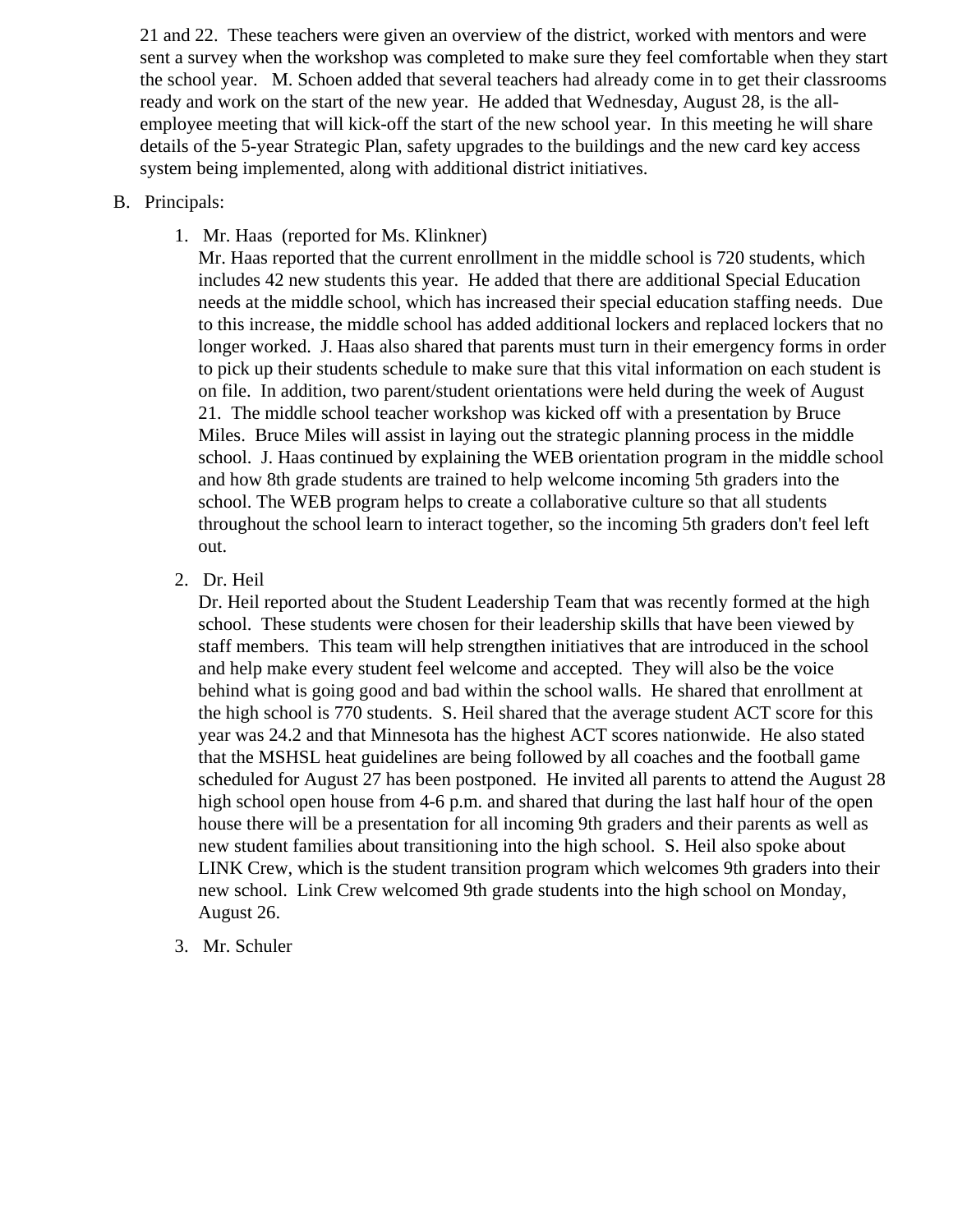Mr. Schuler reported that the custodial staff did a tremendous job getting the school ready for the start of the year. The gymnasium floor was resurfaced and looks new. Kindergarten orientation was August 20, and students and parents got to experience kindergarten, while grades 1-4 will have open house on August 28. He reported that all his hires were complete and the new teachers were in last week. He shared that Virginia Diehart will move to the position of Reading Interventionalist which is possible because of a grant. August 27 will kick-off this year's professional development, which includes the Student Success Team, which will teach intervention strategies for helping students progress in school. ES enrollment is at 863 students and the building capacity is 750. All-Day Kindergarten will affect all kindergarteners next year and logistics will be a major issue. Two additional classrooms will be needed, along with more gym, music and lunchroom space, which equates to more specialist time needed as well.

C. Business Manager

Ms. Reeder reported that they are preparing for the fall audit. Bonnie Inforzato, Human Resources, has been very busy meeting with all the new staff. She also shared that at the September board meeting the preliminary levy will be presented for approval.

D. Community Education Director

Ms. Johnson reported that the fall community education brochure went out Friday, August 23. She shared that the middle school fall play, The Little Mermaid, will be presented September 5-7. The Wright County Extension 4H Clubs are partnering with CE to offer classes for elementary age students. Early Childhood/Preschool enrollment is down. Delano Community Education will be the beta site for the Minnesota Reading Corps Pre-K program to test effective Pre-K reading strategies. A. Johnson asked how this program will benefit Community Education. D. Johnson responded that will be taught to entire classrooms, not just individual students. Tiger Kids Club has 198 kids in the program this fall. She also reminded staff and community members that the Vision Quest Triathald for young students will be taking place this fall and help is needed around the school campus for th event.

## 10. Board Reports

A. MAWSECO

A Johnson reported that the board finished up the Program Coordinator contract, made changes to summer personnel, received intent to negotiate with teachers that are members of MAWSECO.

B. Wright Technical Center

R Durick reported that the board met on August 6 and Ray Przekurat is the new director. The cent is ready for the upcoming year and the staff is ready for school to start. Wright Technical Center have set benchmarks to move the school forward and they include; Image and Marketing Programming, Curriculum, Facility Upgrades and Technology.

C. Delano Area Sports Arena (DASA)

M Larson reported that the board adopted the 2013-14 budget. They are continuing maintenance waiting for cold weather to put the ice in.

D. Staff Development

C Milano reported that they met two weeks ago. The highlight of the meeting was discussing the 5- Year Strategic Plan and how this plan will impact professional development. She added that they also discussed the new vision statement and mission of the strategic plan.

- 11. Old Business
	- A. Second Reading of Polic 02 Use of School Facilities and Equipment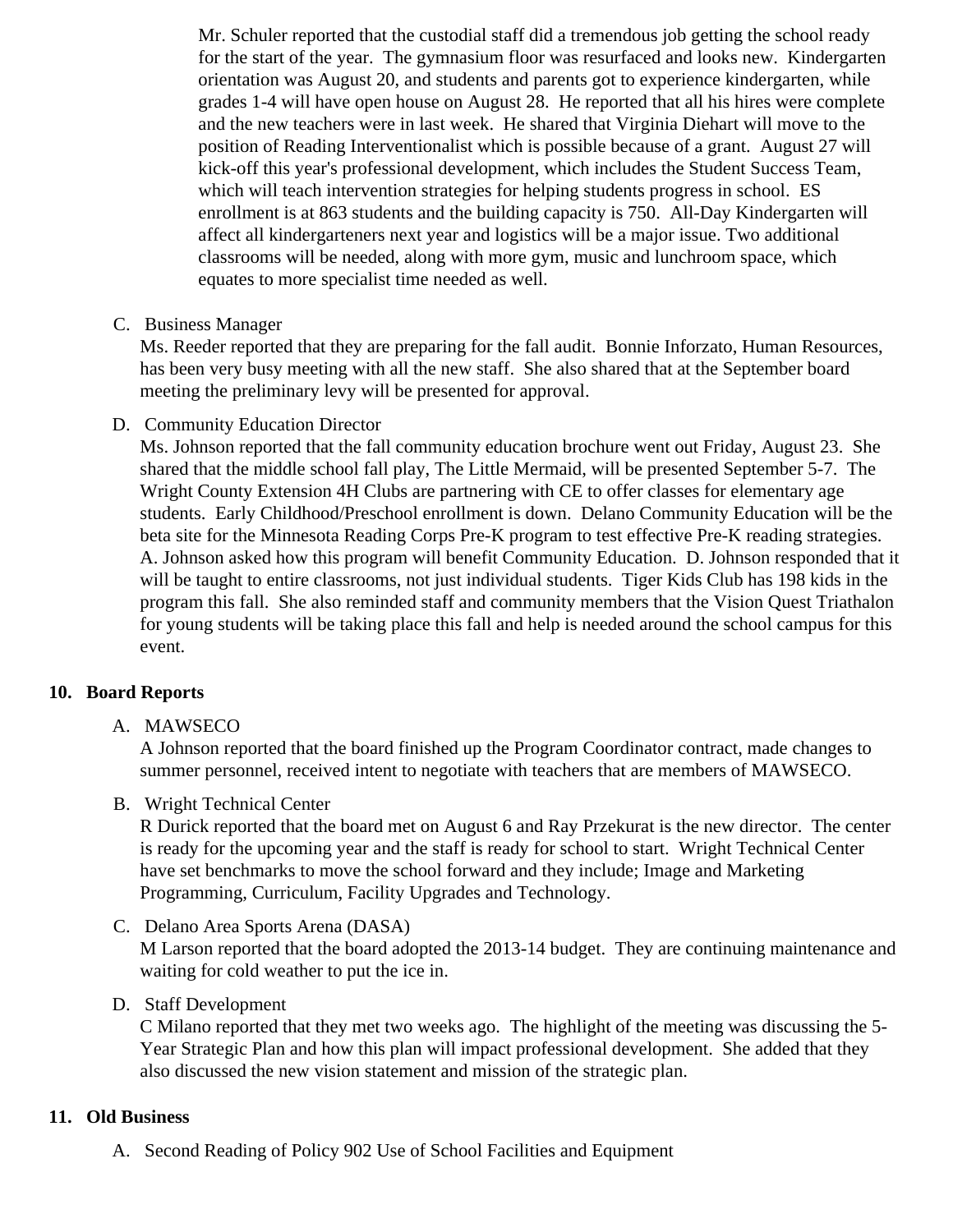Motion: Durick Second: Milano Vote: 6-0

- B. Second reading of Polic5 27 Student use and Parking of Motor Vehicles; Patrols, Inspections and Searches Motion: Larson Second: Durick Vote: 6-0
- C. [2013-2014 District Calend](/docs/district/District_Forms/2013-14_School_District_Calendar-REVISED_8.21.13.pdf )ar M. Schoen reviewed the additional staff development day. Motion: Larson Second: Milano Vote: 6-0
- 12. New Business
	- A. Boys Tenni[s Agreemen](/Tennis_Agreement_August_2013.pdf)t

M. Lindquist addressed the board regarding the 4-5 years that have led up to the proposed contract He shared that they are following the Title 9 guidelines and will be in compliance if this contract passes. In addition, MSHSL considers how many other tennis teams are in the WCC for acceptance. He added that facility space and qualified coaches are available. There is a large interest in Boys Tennis in Delano and all the CE programs are full. It will take \$9000 to run the program. Most of the equipment athletes purchase on their own and for the next four years the boy tennis association will run the program. In the 5th year, the association asks that it will be revisited by the district to become a school sponsored sport. M. Schoen mentioned that Lacrosse has a sim agreement. A. Johnson asked if there was ever a possibility that boys and girls tennis would be in same season. M. Lindquist responded no.

Motion: Larson Second: Durick Vote: 6-0

B.

[Memorandum of Agreeme](/docs/district/District_Forms/MOA_Additional_Staff_Dev_Day.pdf)nt Additional Duty Day for Staff Development

M. Schoen shared that there will be 182 days for teachers instead of 181 days. Board action will ta place at August meeting.

Motion: Milano Second: Seguin Vote: 6-0

C. Delano Facility Use Procedure Sanual

D. Johnson explained that the procedures manual will guide how community education runs. She added that the new scheduling software was needed to streamline scheduling processes now that will be booking all city and district spaces. This manual will be a working document and will be updated as neccessary. D. Johnson shared that she is looking forward to the implementation of the changes to CE.

Motion: Durick Second: Black Vote: 6-0

D.

[Facility Maintenance and Scheduling Agreement - City of Delano and Independent School](/docs/district/District_Forms/902_-_Joint_City_School_Facility_Maintenance_Agreement_with_Diane_and_Phil_s_changes_2013_July_23-REVISED.pdf) District [#879](/docs/district/District_Forms/902_-_Joint_City_School_Facility_Maintenance_Agreement_with_Diane_and_Phil_s_changes_2013_July_23-REVISED.pdf)

School Board will act on this at August meeting and the city will act on this the week of September Motion: Seguin Second: Black Vote: 6-0

- E. Tiger Activity CenterFees D. Johnson explained the changes in the Tiger Activity fees and added that these fees are competi in comparison with surrounding communities. Motion: Seguin Second: Milano Vote: 6-0
- F. First and only reading of policies due to non-substantive and/or legal reference changes. Policy-203.5 School Board Meeting Agenda, Policy 205-Open Meetings and Closed Meetings, Policy 405- Veteran's Preference; Hiring, Policy 414-Mandated Reporting of Child Neglect or Physical or Sexual